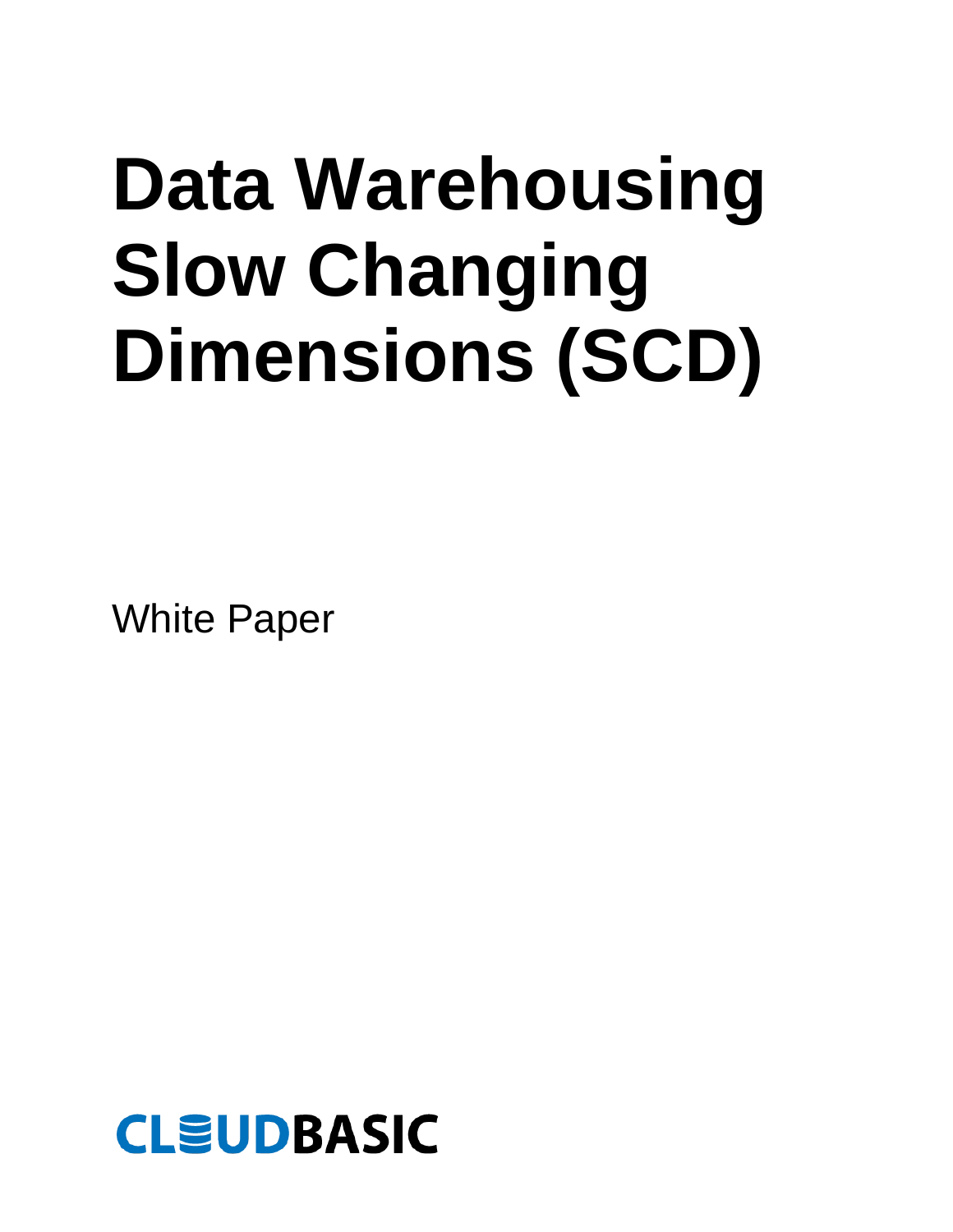# **CLÉUDBASIC**

### **Slow Changing Dimensions Implementation in CloudBasic**

This white paper deals with how CloudBasic handles Slow Changing Dimensions (SCD), that is, changes occurring over time to the context data of the data mart; it assumes familiarity with the subject of dimensional modeling in data warehouses, but also briefly describes the different SCD types based on the nature of the changes and business needs for history record keeping.

We can see a dimension data row as having two parts, the first part is data attributes that are static and do not change over time, such as the data that identifies a row uniquely. The second part is the data attributes that change over time, but not too frequently, and that may or not need history tracking.

On the history tracking topic, the specific business need may be to not track the history of those changes at all, fully track those changes or just partially track them by keeping current and previous data values for the dimension; in data warehouse parlance, these history tracking strategies are referred to as SCD Types 1, 2 and 3, respectively.

### **SCD Type 1: Overwrite**

This dimension type updates the contents by replacing the old values; at the row level, new data inserts a new row; and the update operation may have a change detection method to only update columns with changed values or simply replaces the entire data contents, in any case, the data value history is lost.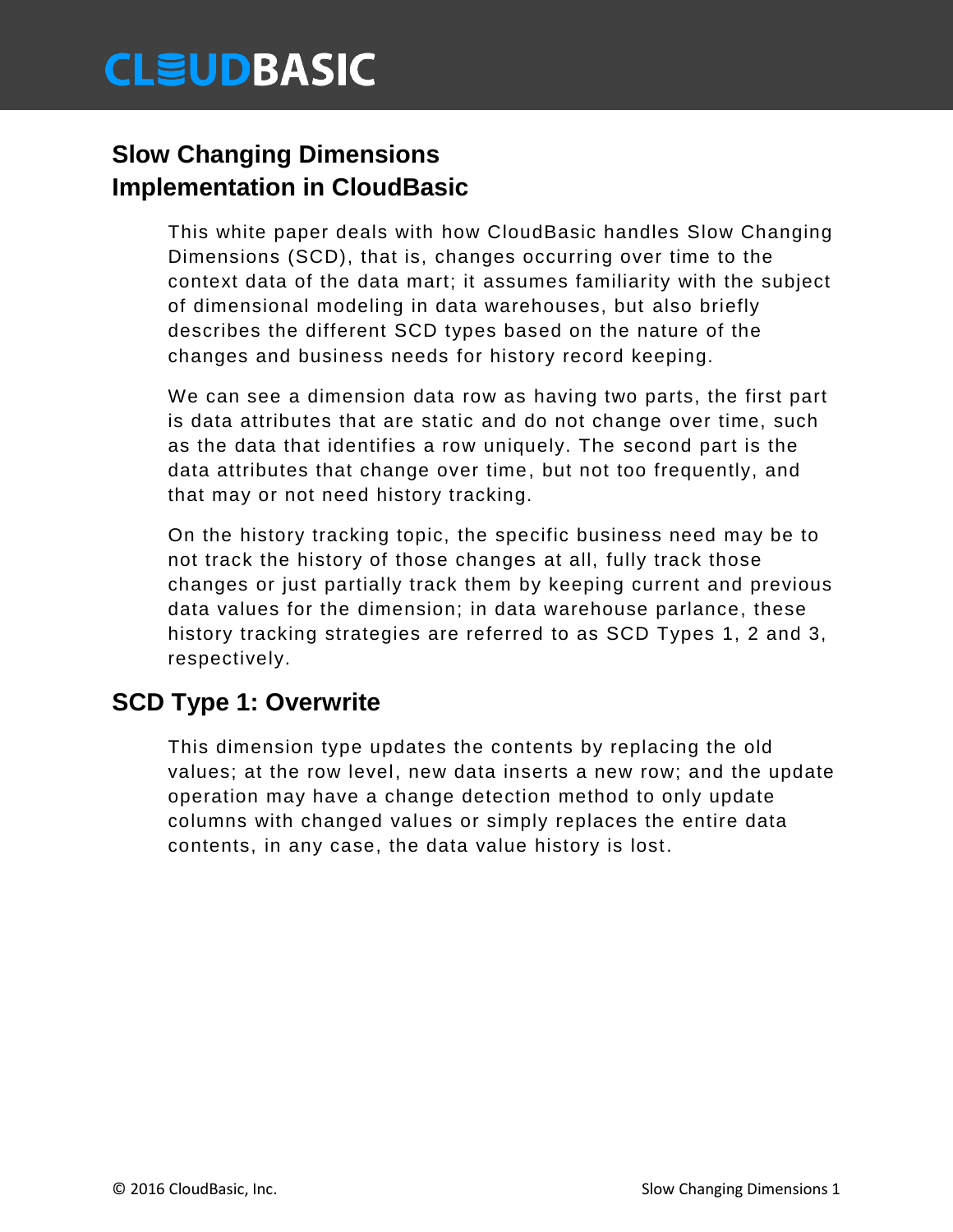# **CLEUDBASIC**

### **SCD Type 2: Full Changes History**

In this type new content again simply creates a new row; and in order to keep track of content changes, data updates also add a new row, and a versioning technique is used to indicate what the current row is.

A general recommendation for tracking these changes is that at minimum three additional attributes be created: a timestamp that indicates the creation of the row, a second timestamp that indicates the update operation, and finally a current row indicator; however, in practice a data row version number may be sufficient, where the highest version value indicates the current row.

### **SCD Type 3: Current and Previous Values**

As before, with this type new content simply creates a new row; but in this case the concern is to keep only the current and previous content; therefore, there is only need for creating an additional attribute value.

### **Seeding**

There is an initial step whereby a starting target data mart replica is created from the source data mart; CloudBasic is aware of what the unique identifier for each data row is, which remains static over time (commonly known as primary key), and treats the rest of the data in the row as the slow changing dimension.

### **SCD Type 2**

In order to implement a SCD Type 2, CloudBasic creates a version number for each row; upon insert this value is 1, and subsequent updates increase this value by 1.



**SCD Type 2 Seeding Process**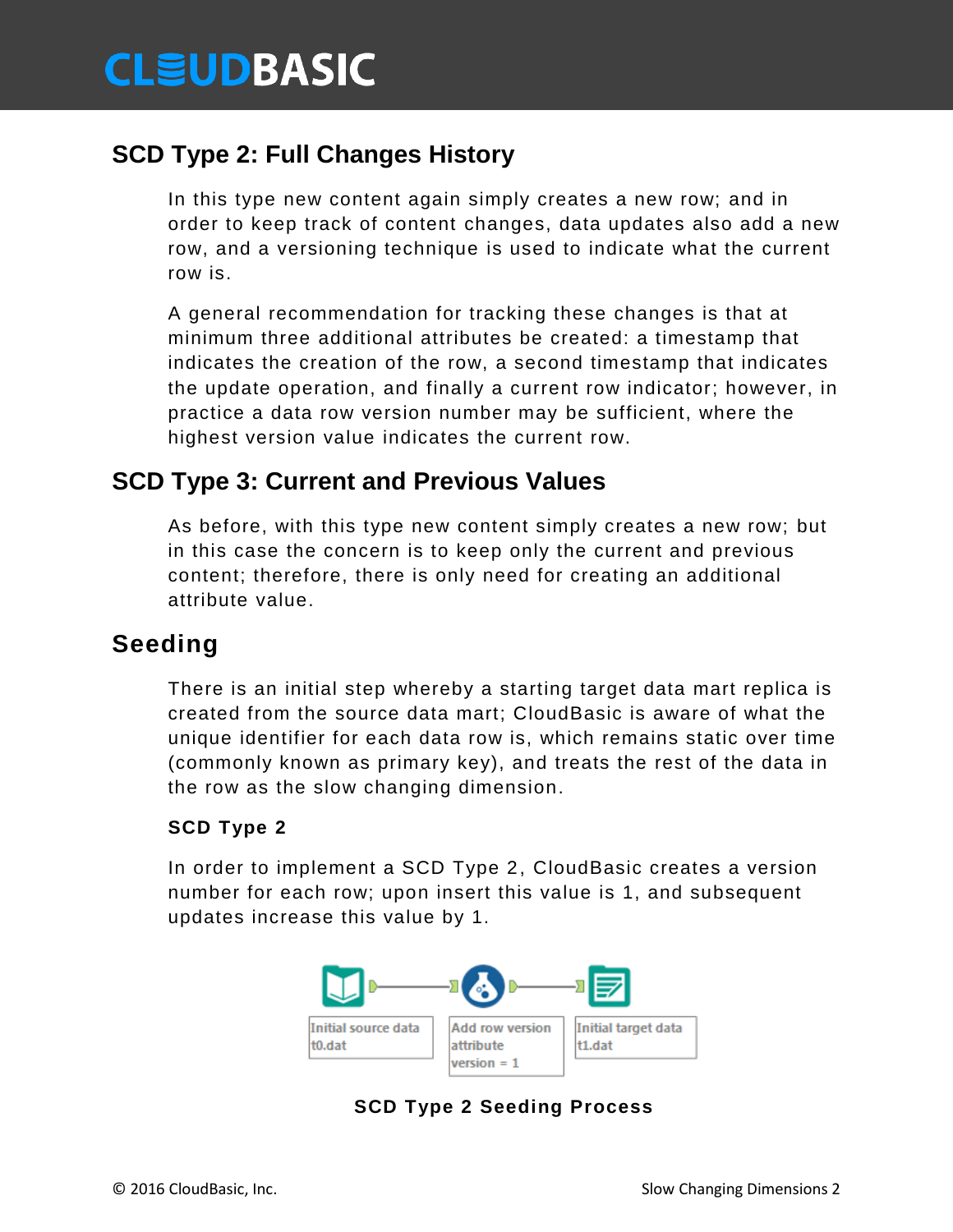# **EUDBASIC**

|     | Source Table |    |  |    | <b>Target Table</b> |     |  |
|-----|--------------|----|--|----|---------------------|-----|--|
| p k | f1 $f2$      | f3 |  | W. | <b>f1</b>           | f 2 |  |
|     |              |    |  |    |                     |     |  |
|     |              |    |  |    |                     |     |  |
|     |              |    |  |    |                     |     |  |

|         |   | <b>Source Table</b> |  | rarget rable |   |     |    |  |
|---------|---|---------------------|--|--------------|---|-----|----|--|
| рk      | т | T 2 I               |  | DK.          | V | † 1 | f2 |  |
|         | d |                     |  |              |   |     |    |  |
| ∽       |   |                     |  |              |   |     |    |  |
| ີ<br>r. |   |                     |  |              |   |     |    |  |

### **SCD Type 3**

On the other hand, to implement a SCD Type 3 and keep the partial history of these data attributes, CloudBasic creates additional attributes to store the immediately last known data value.



### **SCD Type 3 Seeding Process**

|    | Source Table |    |                 |    | <b>Target Table</b> |                |      |      |
|----|--------------|----|-----------------|----|---------------------|----------------|------|------|
| pk |              | f2 | $\overline{f}3$ | рk | 11.                 | f <sub>2</sub> |      | f3   |
|    | a            |    |                 |    |                     |                | null | null |
|    |              | A  |                 |    |                     | e              | null | null |
| ີ  |              |    |                 | ີ  |                     |                | null |      |

|  | Source Table |             |  | Target Table |  |                                                                                                                                                                |             |  |
|--|--------------|-------------|--|--------------|--|----------------------------------------------------------------------------------------------------------------------------------------------------------------|-------------|--|
|  |              | pk f1 f2 f3 |  | pk f1 f2 f3  |  |                                                                                                                                                                |             |  |
|  |              |             |  |              |  | $\left  \begin{array}{c} \cdot & \cdot \\ \cdot & \cdot \end{array} \right $ null $\left  \begin{array}{c} \cdot & \cdot \\ \cdot & \cdot \end{array} \right $ | null   null |  |
|  |              |             |  |              |  |                                                                                                                                                                |             |  |

| © 2016 CloudBasic, Inc. |  |  |  |  |  |
|-------------------------|--|--|--|--|--|
|-------------------------|--|--|--|--|--|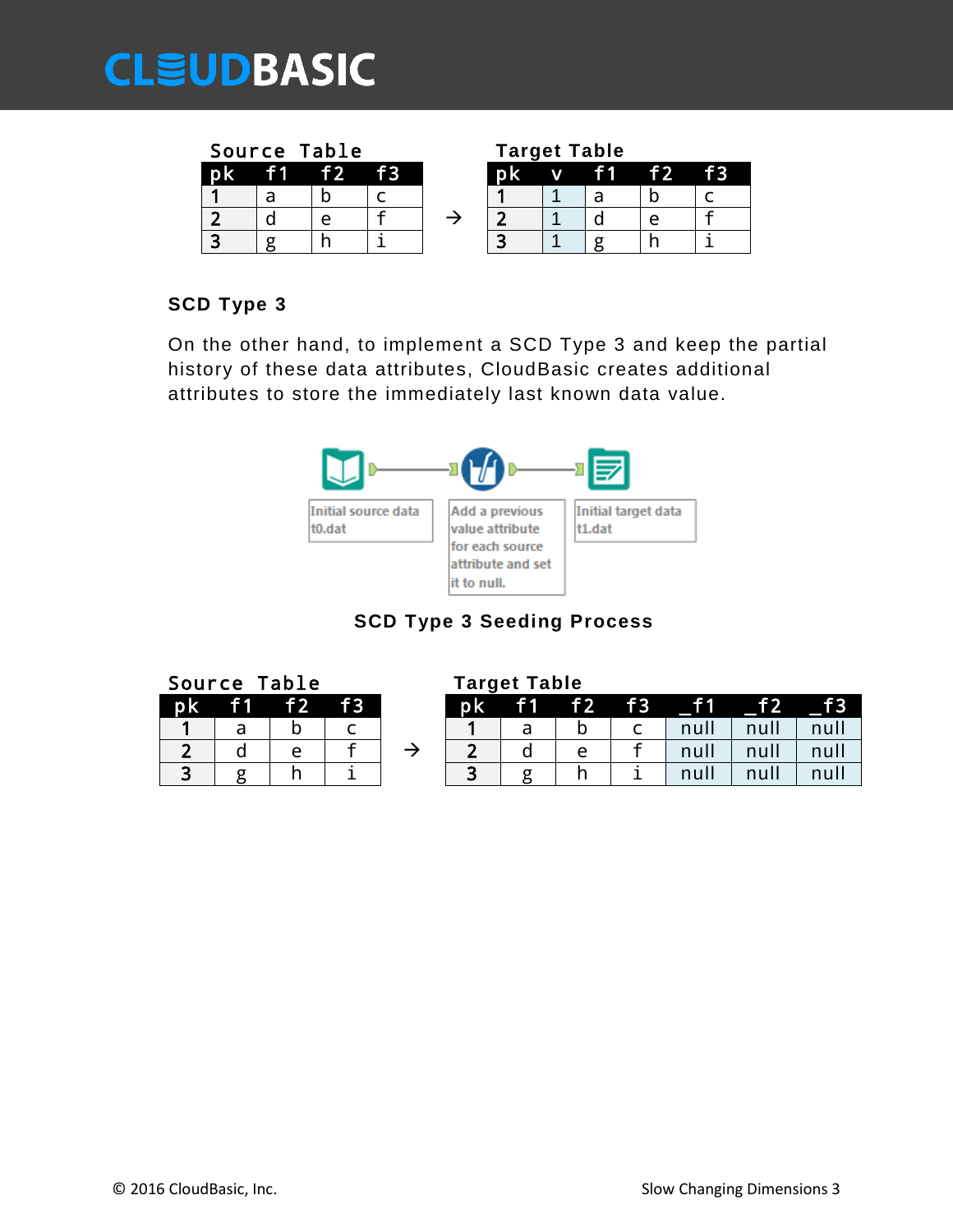# **CLEUDBASIC**

# **Applying Data Changes**

In SCD Type 2 the content change processing keeps track of all of the updates to the data attributes; that is, the full history available, and a version number is used for this purpose.

- 1. For updates, CloudBasic locates the corresponding rows, reads their version number, increments this number by 1 and inserts a new row with the changed data.
- 2. For deletes, the corresponding rows are located, their version number is read, incremented by 1 and a row with empty data values is inserted.
- 3. For inserts, the version number attribute is added to the n ew rows, and then inserted.





| Changed Data |      |                |      | pk | $\mathbf v$ | f1   | f <sub>2</sub> |      |
|--------------|------|----------------|------|----|-------------|------|----------------|------|
| pk           | f1   | f <sub>2</sub> | f3   |    |             | a    |                |      |
|              |      |                |      |    |             |      |                |      |
|              | nu11 | null           | nu11 |    |             |      | A              |      |
|              |      |                | m    |    |             | null | null           | null |
|              |      |                |      |    |             |      |                |      |

### SCD Type 2 Target Table

| <b>Inged Data</b> |                |      |      |               | <b>pk</b>      | $\overline{\mathbf{v}}$ | f1   | f2   | f3   |
|-------------------|----------------|------|------|---------------|----------------|-------------------------|------|------|------|
| pk                | f <sub>1</sub> | f2   | f3   |               |                |                         | a    |      |      |
|                   |                |      |      |               |                |                         |      |      |      |
| $\overline{2}$    | null           | null | null | $\rightarrow$ | $\overline{2}$ | ◢                       |      | e    |      |
| $\overline{4}$    |                |      | m    |               | <u>ີ</u>       | $\overline{2}$          | null | null | null |
|                   |                |      |      |               | 3              |                         | g    |      |      |
|                   |                |      |      |               |                |                         |      |      | m    |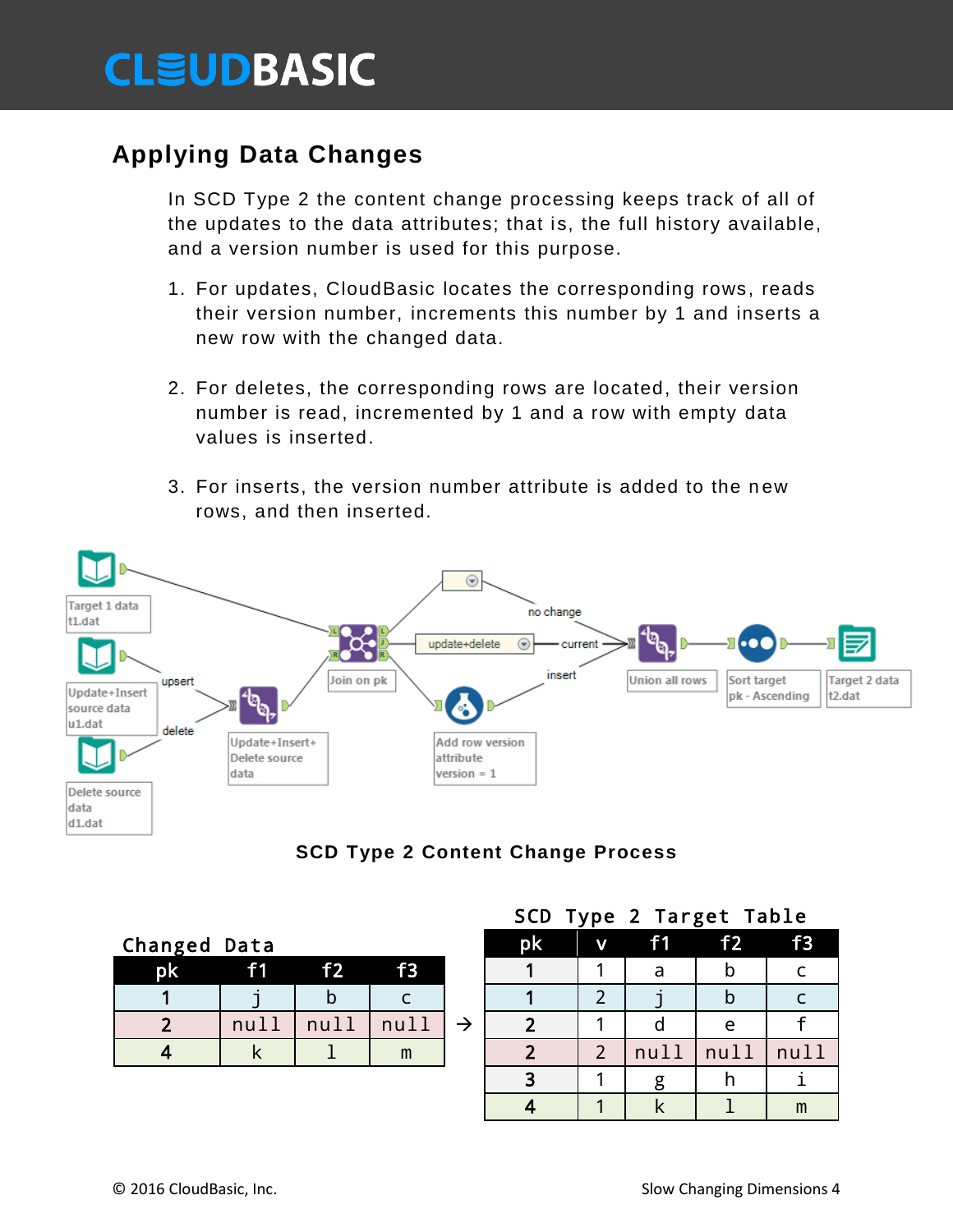# **CLÉUDBASIC**

In SCD Type 3 the content change processing keeps track of the current and the immediately previous value of the data attributes; that is, there is only one level of history available.

- 4. For updates, CloudBasic locates the corresponding rows and moves their current data values into the previous data values, then copies the updated data into the current data values.
- 5. For deletes, the corresponding rows are located and their current data values are moved into the previous data values, then the current data values are emptied.
- 6. For inserts, additional attributes are created to store the immediately last known data value, and then inserted.



#### **SCD Type 3 Content Change Process**

|                | Changed Data |    |                 | <b>SCD</b>               | Type 3 Target Table |    |      |  |
|----------------|--------------|----|-----------------|--------------------------|---------------------|----|------|--|
| p <sub>k</sub> |              | f2 | $\overline{f}3$ | <b>Tok</b>               | f 2                 | f3 |      |  |
|                |              |    |                 |                          |                     |    |      |  |
| $\mathbf{D}$   |              |    | $n_{1}$         | $\overline{\phantom{a}}$ | null                | n  |      |  |
|                |              |    | m               | 2                        |                     |    | null |  |
|                |              |    |                 | Δ                        |                     | m  | nul  |  |